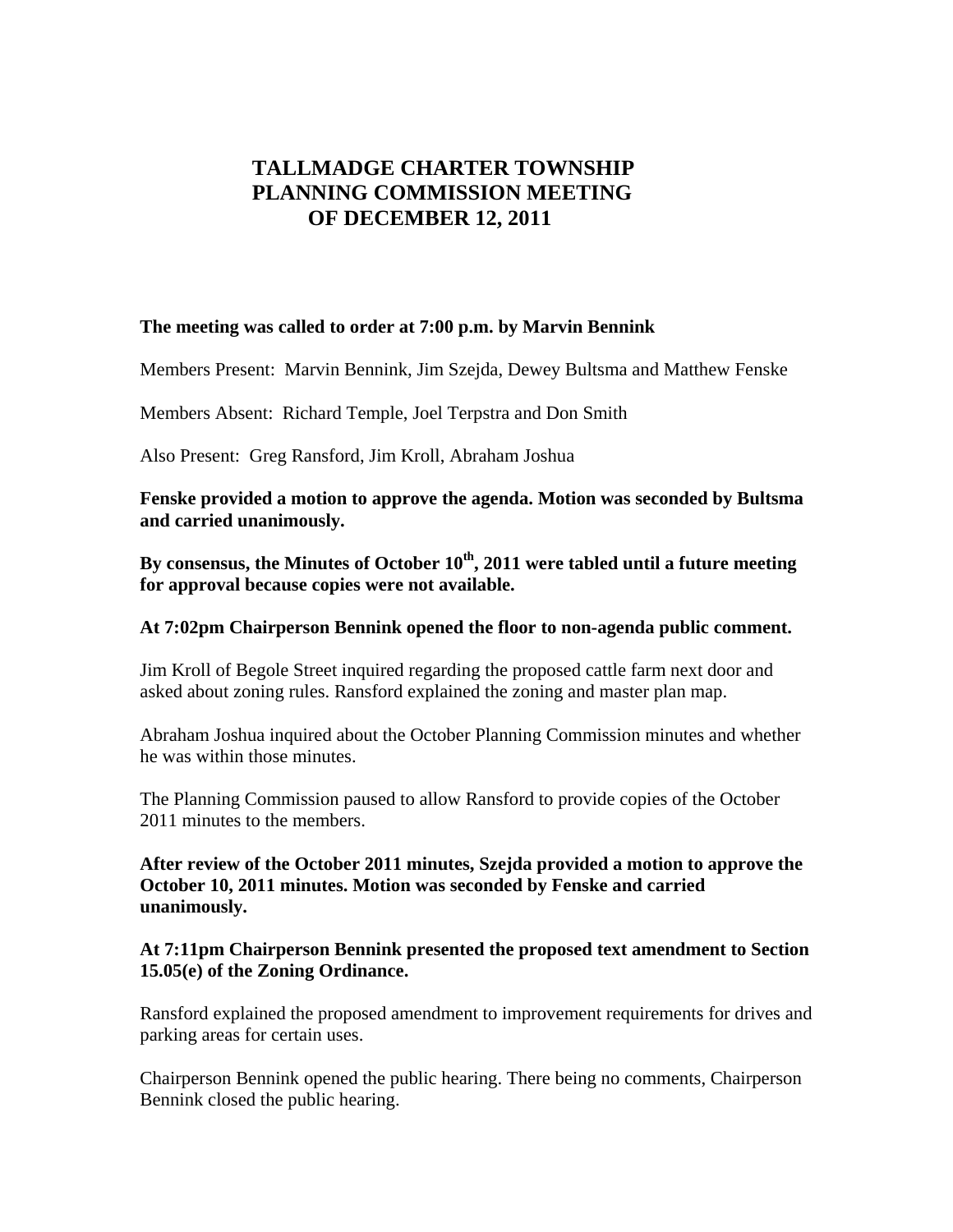General discussion was held. Motion to recommend adoption was provided by Bultsma. The motion was seconded by Szejda and carried unanimously.

# **At 7:21pm Chairperson Bennink presented the proposed text amendment to Section 3.15 of the Zoning Ordinance.**

Chairperson Bennink indicated that medical marijuana would be included as a home occupation for care givers within the Zoning Ordinance.

Chairperson Bennink opened the public hearing.

Abraham Joshua asked about users at his facility.

Ransford explained that the language provides for caregivers and does not regulate patients directly.

Chairperson Bennink closed the public hearing.

General discussion was held. Szedja provided a motion to recommend adoption. Motion was seconded by Fenske and carried unanimously.

#### **At 7:30pm Chairperson Bennink removed from the table and introduced the Old Business proposed Public Water and Sanitary Sewer Connection Ordinance.**

Chairperson Bennink noted that the changes were made for failure events for well and septic systems.

General discussion was held. Bultsma provided a motion to recommend adoption. Motion was seconded by Fenske and carried unanimously.

### **At 7:38pm Chairperson Bennink addressed the second Old Business item, 830 Hayes, and the request of Mr. Joshua to discuss the contact and improvements he made.**

Ransford explained the reason Mr. Joshua was here. Ransford found discrepancies in construction and the contract and informed Mr. Joshua, who subsequently wanted to talk with the Planning Commission. Chairperson Bennink allowed acknowledged Joshua.

Joshua presented pictures of the building porch and façade under construction.

Ransford indicated that Mr. Joshua presented an architect drawing over the summer, which was included in the contract.

Joshua – It was because I was required to have an architect's seal.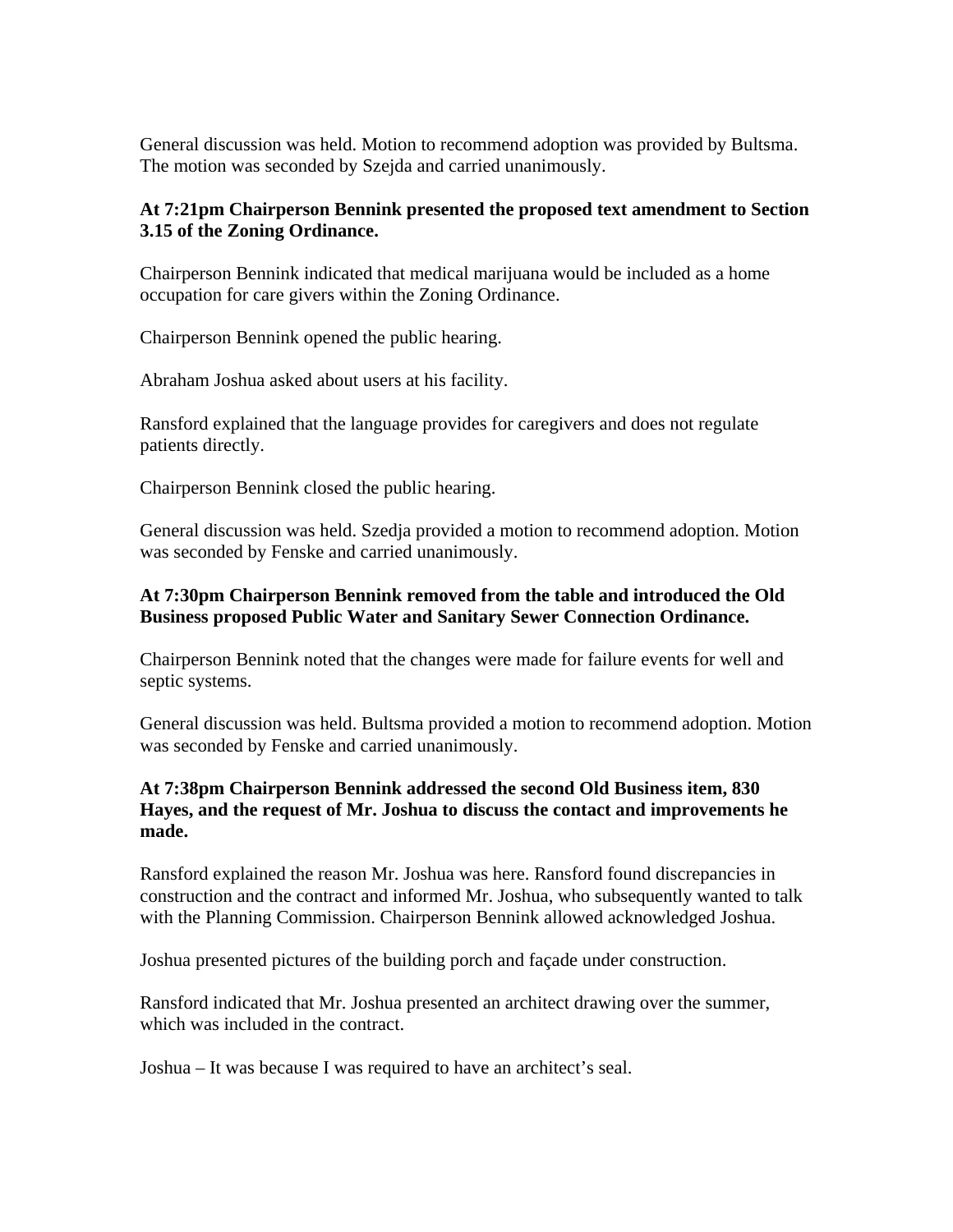Bultsma – Is the cap plywood?

Joshua – Yes, but it is not totally finished.

Fenske – I have concerns with the post material.

Bultsma – Wasn't the roof material a metal seam in the contract?

Ransford – Yes.

Joshua – I had originally said I might do that but a shingle roof provides grip if someone exits the windows at the roof.

Szjeda – We have made others correct the improvements to their approved plan.

Bennink – The plan shows a metal seam roof and stone veneer and none of that was done on site. You didn't follow the contract and the ordinance.

Joshua – It was conceptual.

Bennink – That is not how we understood the architect's drawing that shows seam metal roof and stone veneer – that's exactly what it means.

Bultsma – You submitted the architect's drawing.

Joshua – I didn't pay much attention to that.

Szjeda – You made changes without approval and you expect us to deviate and we can't.

Joshua – Does the ordinance require a metal roof?

Fenske – We cannot deviate from the ordinance requirements, including the contract because it is not fair to others. The ordinance does not require a metal roof but on your plan that is what you submitted.

Bultsma – I don't want to change what was approved.

Joshua – I will put in stone veneer as in the contract.

Ransford – The contract rules the property.

Bultsma – Did you not give the plan to your builder?

Joshua – I did but didn't pay attention to material.

General discussion was held regarding roof liability for the township.